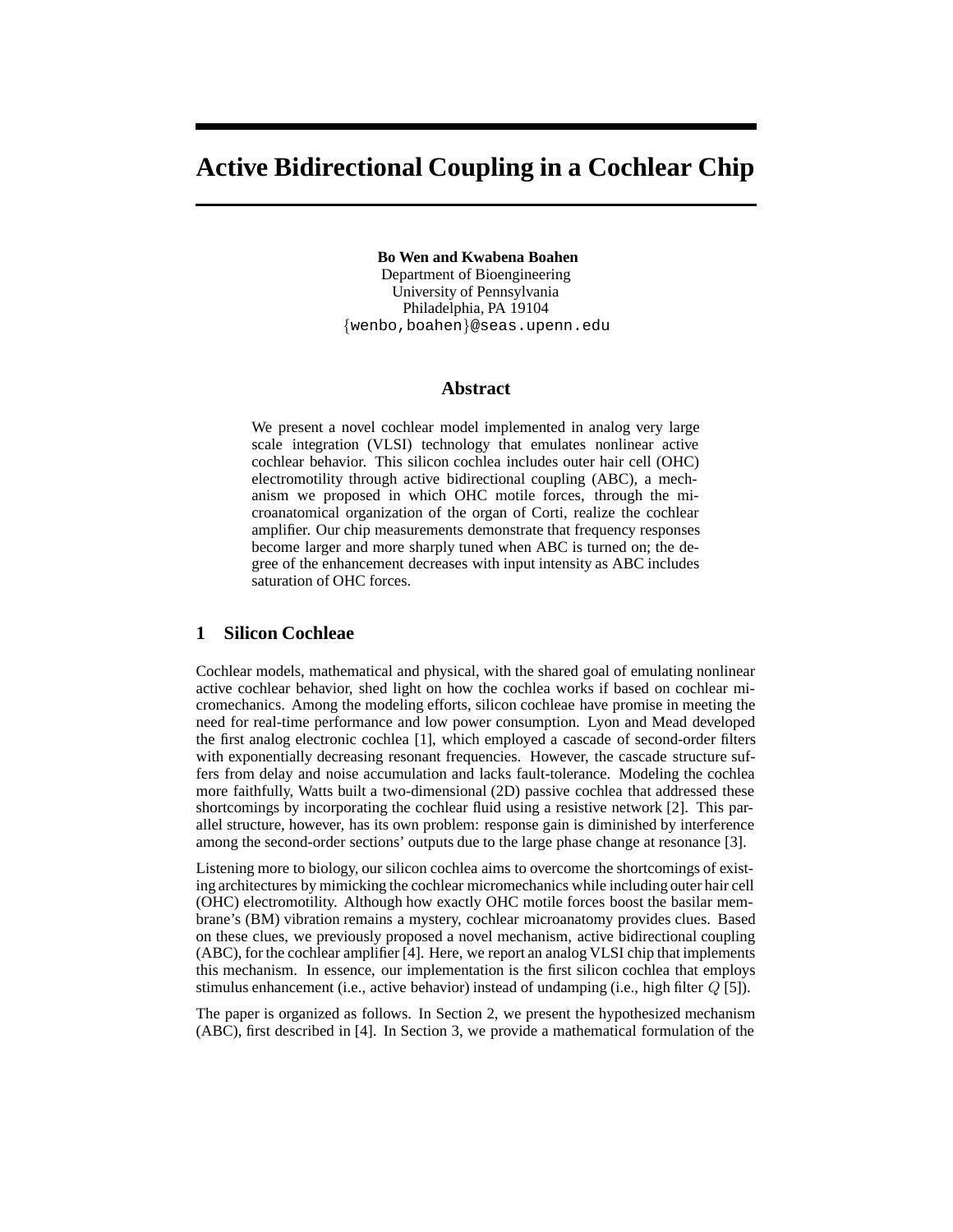

Figure 1: The inner ear. **A** Cutaway showing cochlear ducts (adapted from [6]). **B** Longitudinal view of cochlear partition (CP) (modified from [7]-[8]). Each outer hair cell (OHC) tilts toward the base while the Deiter's cell (DC) on which it sits extends a phalangeal process (PhP) toward the apex. The OHCs' stereocilia and the PhPs' apical ends form the reticular lamina (RL). d is the tilt distance, and the segment size. IHC: inner hair cell.

model as the basis of cochlear circuit design. Then we proceed in Section 4 to synthesize the circuit for the cochlear chip. Last, we present chip measurements in Section 5 that demonstrate nonlinear active cochlear behavior.

## **2 Active Bidirectional Coupling**

The cochlea actively amplifies acoustic signals as it performs spectral analysis. The movement of the stapes sets the cochlear fluid into motion, which passes the stimulus energy onto a certain region of the BM, the main vibrating organ in the cochlea (Figure 1A). From the base to the apex, BM fibers increase in width and decrease in thickness, resulting in an exponential decrease in stiffness which, in turn, gives rise to the passive frequency tuning of the cochlea. The OHCs' electromotility is widely thought to account for the cochlea's exquisite sensitivity and discriminability. The exact way that OHC motile forces enhance the BM's motion, however, remains unresolved.

We propose that the triangular mechanical unit formed by an OHC, a phalangeal process (PhP) extended from the Deiter's cell (DC) on which the OHC sits, and a portion of the reticular lamina (RL), between the OHC's stereocilia end and the PhP's apical tip, plays an active role in enhancing the BM's responses (Figure 1B). The cochlear partition (CP) is divided into a number of segments longitudinally. Each segment includes one DC, one PhP's apical tip and one OHC's stereocilia end, both attached to the RL. Approximating the anatomy, we assume that when an OHC's stereocilia end lies in segment  $i - 1$ , its basolateral end lies in the immediately apical segment  $i$ . Furthermore, the DC in segment  $i$  extends a PhP that angles toward the apex of the cochlea, with its apical end inserted just behind the stereocilia end of the OHC in segment  $i + 1$ .

Our hypothesis (ABC) includes both feedforward and feedbackward interactions. On one hand, the feedforward mechanism, proposed in [9], hypothesized that the force resulting from OHC contraction or elongation is exerted onto an adjacent downstream BM segment due to the OHC's basal tilt. On the other hand, the novel insight of the feedbackward mechanism is that the OHC force is delivered onto an adjacent upstream BM segment due to the apical tilt of the PhP extending from the DC's main trunk.

In a nutshell, the OHC motile forces, through the microanatomy of the CP, feed forward and backward, in harmony with each other, resulting in bidirectional coupling between BM segments in the longitudinal direction. Specifically, due to the opposite action of OHC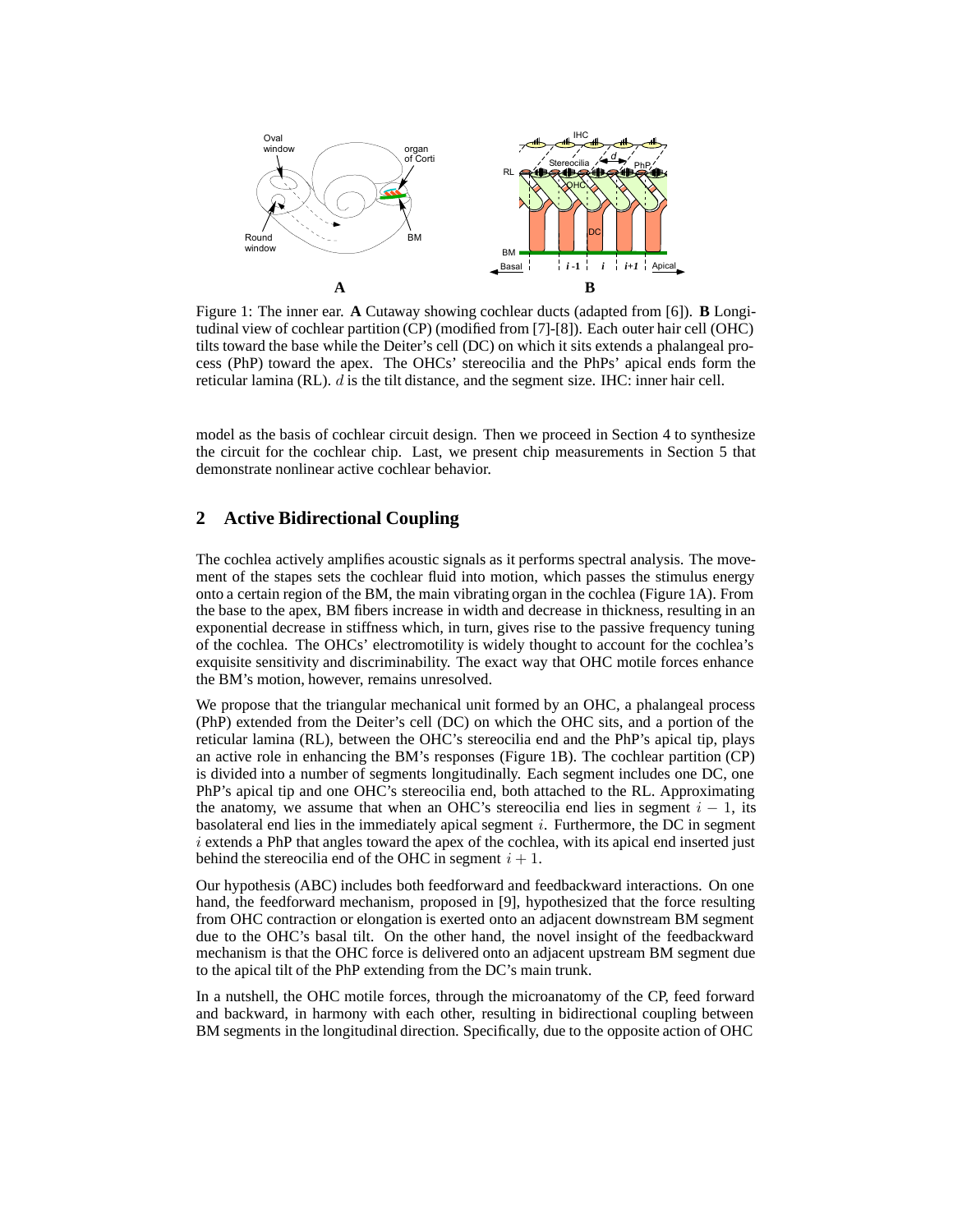

Figure 2: Wave propagation (WP) and basilar membrane (BM) impedance in the active cochlear model with a 2kHz pure tone ( $\alpha = 0.15$ ,  $\gamma = 0.3$ ). **A** WP in fluid and BM. **B** BM impedance  $Z_{\text{m}}$  (i.e., pressure divided by velocity), normalized by  $\sqrt{S(x)M(x)}$ . Only the resistive component is shown; dot marks peak location.

forces on the BM and the RL, the motion of BM segment  $i - 1$  reinforces that of segment i while the motion of segment  $i + 1$  opposes that of segment i, as described in detail in [4].

# **3 The 2D Nonlinear Active Model**

To provide a blueprint for the cochlear circuit design, we formulate a 2D model of the cochlea that includes ABC. Both the cochlea's length (BM) and height (cochlear ducts) are discretized into a number of segments, with the original aspect ratio of the cochlea maintained. In the following expressions,  $x$  represents the distance from the stapes along the CP, with  $x = 0$  at the base (or the stapes) and  $x = L$  (uncoiled cochlear duct length) at the apex; y represents the vertical distance from the BM, with  $y = 0$  at the BM and  $y = \pm h$ (cochlear duct radius) at the bottom/top wall.

Providing that the assumption of fluid incompressibility holds, the velocity potential  $\phi$ of the fluids is required to satisfy  $\bigtriangledown^2 \phi(x, y, t) = 0$ , where  $\bigtriangledown^2$  denotes the Laplacian operator. By definition, this potential is related to fluid velocities in the  $x$  and  $y$  directions:  $\overline{V_x} = -\partial \phi / \partial x$  and  $V_y = -\overline{\partial} \phi / \partial y$ .

The BM is driven by the fluid pressure difference across it. Hence, the BM's vertical motion (with downward displacement being positive) can be described as follows.

$$
P_{\mathbf{d}}(x) + F_{\mathbf{OHC}}(x) = S(x)\delta(x) + \beta(x)\dot{\delta}(x) + M(x)\ddot{\delta}(x),\tag{1}
$$

where  $S(x)$  is the stiffness,  $\beta(x)$  is the damping, and  $M(x)$  is the mass, per unit area, of the BM;  $\delta$  is the BM's downward displacement.  $P_d = \rho \partial(\phi_{SV}(x, y, t) - \phi_{ST}(x, y, t))/\partial t$ is the pressure difference between the two fluid ducts (the scala vestibuli (SV) and the scala tympani (ST)), evaluated at the BM ( $y = 0$ );  $\rho$  is the fluid density.

The  $F_{\text{OHC}}(x)$  term combines feedforward and feedbackward OHC forces, described by

$$
F_{\text{OHC}}(x) = s_0 \left( \tanh(\alpha \gamma S(x) \delta(x - d)/s_0) - \tanh(\alpha S(x) \delta(x + d)/s_0) \right), \tag{2}
$$

where  $\alpha$  denotes the OHC motility, expressed as a fraction of the BM stiffness, and  $\gamma$  is the ratio of feedforward to feedbackward coupling, representing relative strengths of the OHC forces exerted on the BM segment through the DC, directly and via the tilted PhP. d denotes the tilt distance, which is the horizontal displacement between the source and the recipient of the OHC force, assumed to be equal for the forward and backward cases. We use the hyperbolic tangent function to model saturation of the OHC forces, the nonlinearity that is evident in physiological measurements  $[8]$ ;  $s_0$  determines the saturation level.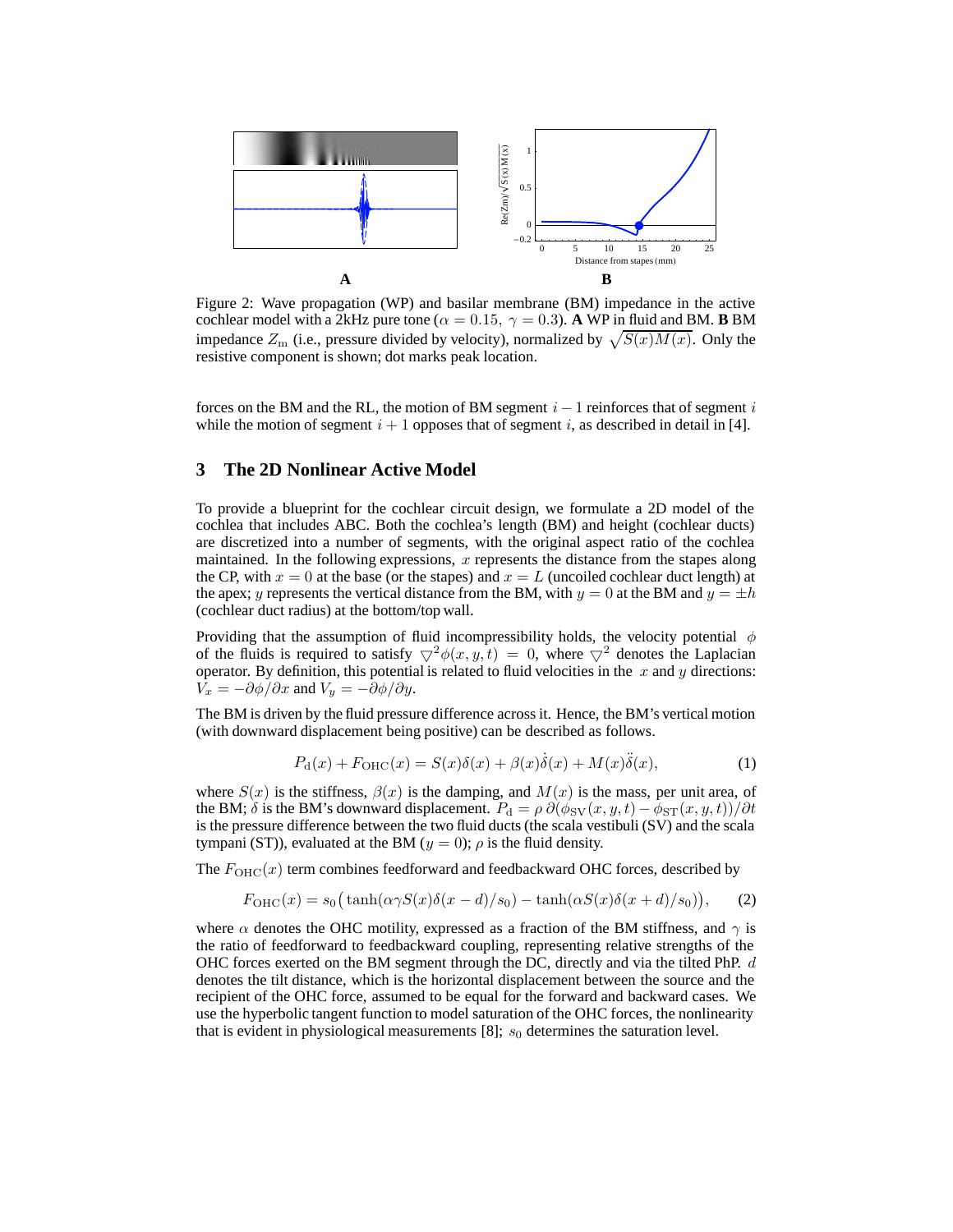We observed wave propagation in the model and computed the BM's impedance (i.e., the ratio of driving pressure to velocity). Following the semi-analytical approach in [2], we simulated a linear version of the model (without saturation). The traveling wave transitions from long-wave to short-wave before the BM vibration peaks; the wavelength around the characteristic place is comparable to the tilt distance (Figure 2A). The BM impedance's real part (i.e., the resistive component) becomes negative before the peak (Figure 2B). On the whole, inclusion of OHC motility through ABC boosts the traveling wave by pumping energy onto the BM when the wavelength matches the tilt of the OHC and PhP.

## **4 Analog VLSI Design and Implementation**

Based on our mathematical model, which produces realistic responses, we implemented a 2D nonlinear active cochlear circuit in analog VLSI, taking advantage of the 2D nature of silicon chips. We first synthesize a circuit analog of the mathematical model, and then we implement the circuit in the log-domain. We start by synthesizing a passive model, and then extend it to a nonlinear active one by including ABC with saturation.

### **4.1 Synthesizing the BM Circuit**

The model consists of two fundamental parts: the cochlear fluid and the BM. First, we design the fluid element and thus the fluid network. In discrete form, the fluids can be viewed as a grid of elements with a specific resistance that corresponds to the fluid density or mass. Since charge is conserved for a small sheet of resistance and so are particles for a small volume of fluid, we use current to simulate fluid velocity. At the transistor level, the current flowing through the channel of a MOS transistor, operating subthreshold as a diffusive element, can be used for this purpose. Therefore, following the approach in [10], we implement the cochlear fluid network using a diffusor network formed by a 2D grid of nMOS transistors.

Second, we design the BM element and thus the BM. As current represents velocity, we rewrite the BM boundary condition (Equation 1, without the  $F_{\text{OHC}}$  term):

$$
\dot{I}_{\text{in}} = S(x) \int I_{\text{mem}} dt + \beta(x) I_{\text{mem}} + M(x) \dot{I}_{\text{mem}},
$$
\n(3)

where  $I_{\text{in}}$ , obtained by applying the voltage from the diffusor network to the gate of a pMOS transistor, represents the velocity potential scaled by the fluid density. In turn,  $I_{\text{mem}}$ drives the diffusor network to match the fluid velocity with the BM velocity,  $\dot{\delta}$ . The  $F_{\text{OHC}}$ term is dealt with in Section 4.2.

Implementing this second-order system requires two state-space variables, which we name  $I_s$  and  $I_o$ . And with  $s = j\omega$ , our synthesized BM design (passive) is

$$
\tau_1 I_s s + I_s = -I_{\rm in} + I_o,\tag{4}
$$

$$
\tau_2 I_{\rm o} s + I_{\rm o} = I_{\rm in} - b I_{\rm s},\tag{5}
$$

$$
I_{\text{mem}} = I_{\text{in}} + I_{\text{s}} - I_{\text{o}}, \tag{6}
$$

where the two first-order systems are both low-pass filters (LPFs), with time constants  $\tau_1$ and  $\tau_2$ , respectively; b is a gain factor. Thus,  $I_{\text{in}}$  can be expressed in terms of  $I_{\text{mem}}$  as:

$$
I_{\rm in} s^2 = ((b+1)/\tau_1 \tau_2 + ((\tau_1 + \tau_2)/\tau_1 \tau_2)s + s^2) I_{\rm mem}.
$$

Comparing this expression with the design target (Equation 3) yields the circuit analogs:

$$
S(x) = (b+1)/\tau_1\tau_2
$$
,  $\beta(x) = (\tau_1 + \tau_2)/\tau_1\tau_2$ , and  $M(x) = 1$ .

Note that the mass  $M(x)$  is a constant (i.e., 1), which was also the case in our mathematical model simulation. These analogies require that  $\tau_1$  and  $\tau_2$  increase exponentially to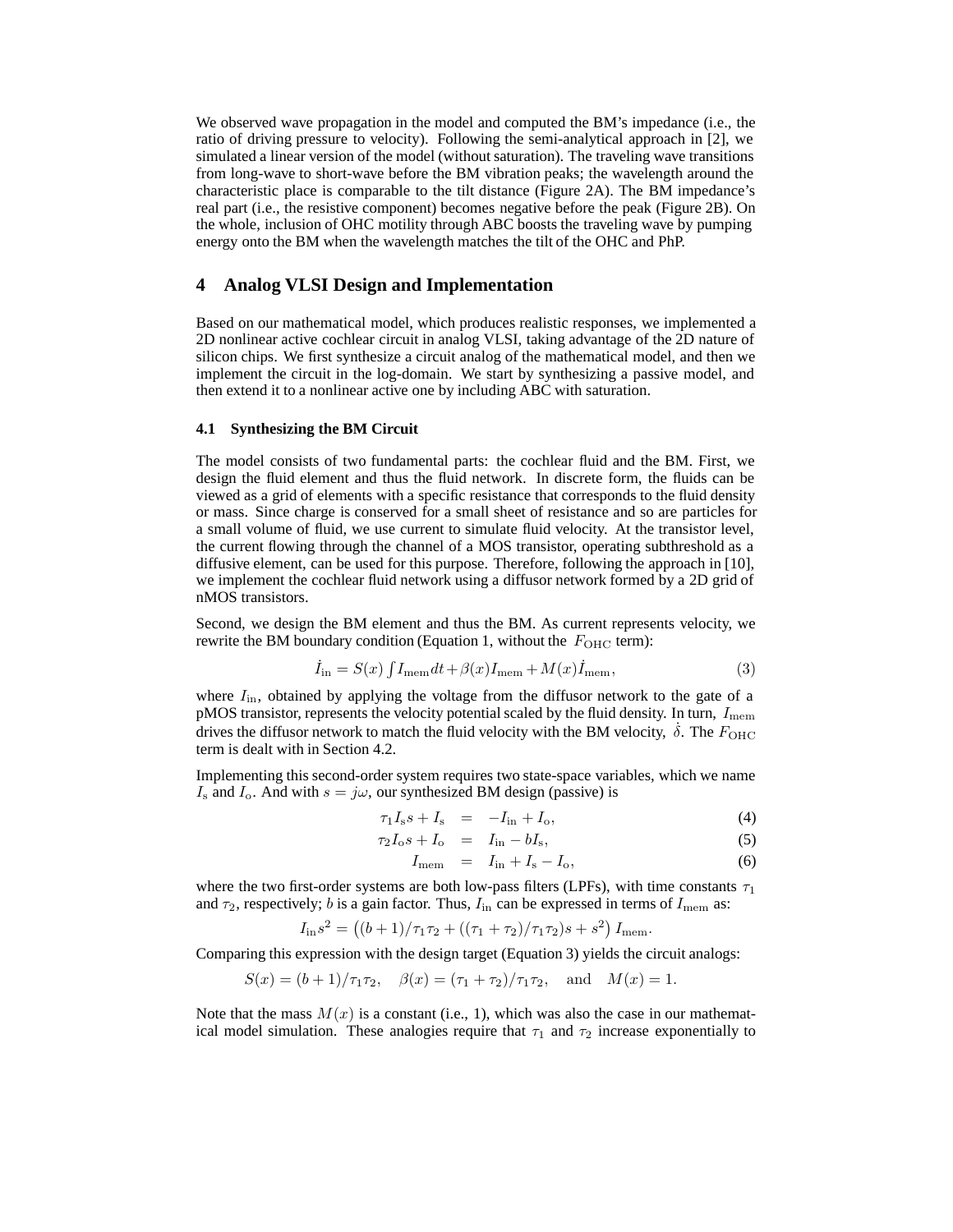

Figure 3: Low-pass filter (LPF) and second-order section circuit design. **A** Half-LPF circuit. **B** Complete LPF circuit formed by two half-LPF circuits. **C** Basilar membrane (BM) circuit. It consists of two LPFs and connects to its neighbors through  $I_s$  and  $I_T$ .

simulate the exponentially decreasing BM stiffness (and damping);  $b$  allows us to achieve a reasonable stiffness for a practical choice of  $\tau_1$  and  $\tau_2$  (capacitor size is limited by silicon area).

## **4.2 Adding Active Bidirectional Coupling**

To include ABC in the BM boundary condition, we replace  $\delta$  in Equation 2 with  $\int I_{\text{mem}} dt$ to obtain

$$
F_{\text{OHC}} = r_{\text{ff}} S(x) \mathcal{T} \big( \int I_{\text{mem}}(x - d) dt \big) - r_{\text{fb}} S(x) \mathcal{T} \big( \int I_{\text{mem}}(x + d) dt \big) \,,
$$

where  $r_{\text{ff}} = \alpha \gamma$  and  $r_{\text{fb}} = \alpha$  denote the feedforward and feedbackward OHC motility factors, and  $T$  denotes saturation. The saturation is applied to the displacement, instead of the force, as this simplifies the implementation. We obtain the integrals by observing that, in the passive design, the state variable  $I_s = -I_{\text{mem}}/s\tau_1$ . Thus,  $\int I_{\text{mem}}(x-d)dt =$  $-\tau_{1f}I_{\rm sf}$  and  $\int I_{\rm mem}(x + d)dt = -\tau_{1b}I_{\rm sb}$ . Here,  $I_{\rm sf}$  and  $I_{\rm sb}$  represent the outputs of the first LPF in the upstream and downstream BM segments, respectively;  $\tau_{1f}$  and  $\tau_{1b}$  represent their respective time constants. To reduce complexity in implementation, we use  $\tau_1$  to approximate both  $\tau_{1f}$  and  $\tau_{1b}$  as the longitudinal span is small.

We obtain the active BM design by replacing Equation 5 with the synthesis result:

$$
\tau_2 I_o s + I_o = I_{\rm in} - bI_{\rm s} + r_{\rm fb}(b+1)\mathcal{T}(-I_{\rm sb}) - r_{\rm ff}(b+1)\mathcal{T}(-I_{\rm sf}).
$$

Note that, to implement ABC, we only need to add two currents to the second LPF in the passive system. These currents,  $I_{sf}$  and  $I_{sb}$ , come from the upstream and downstream neighbors of each segment.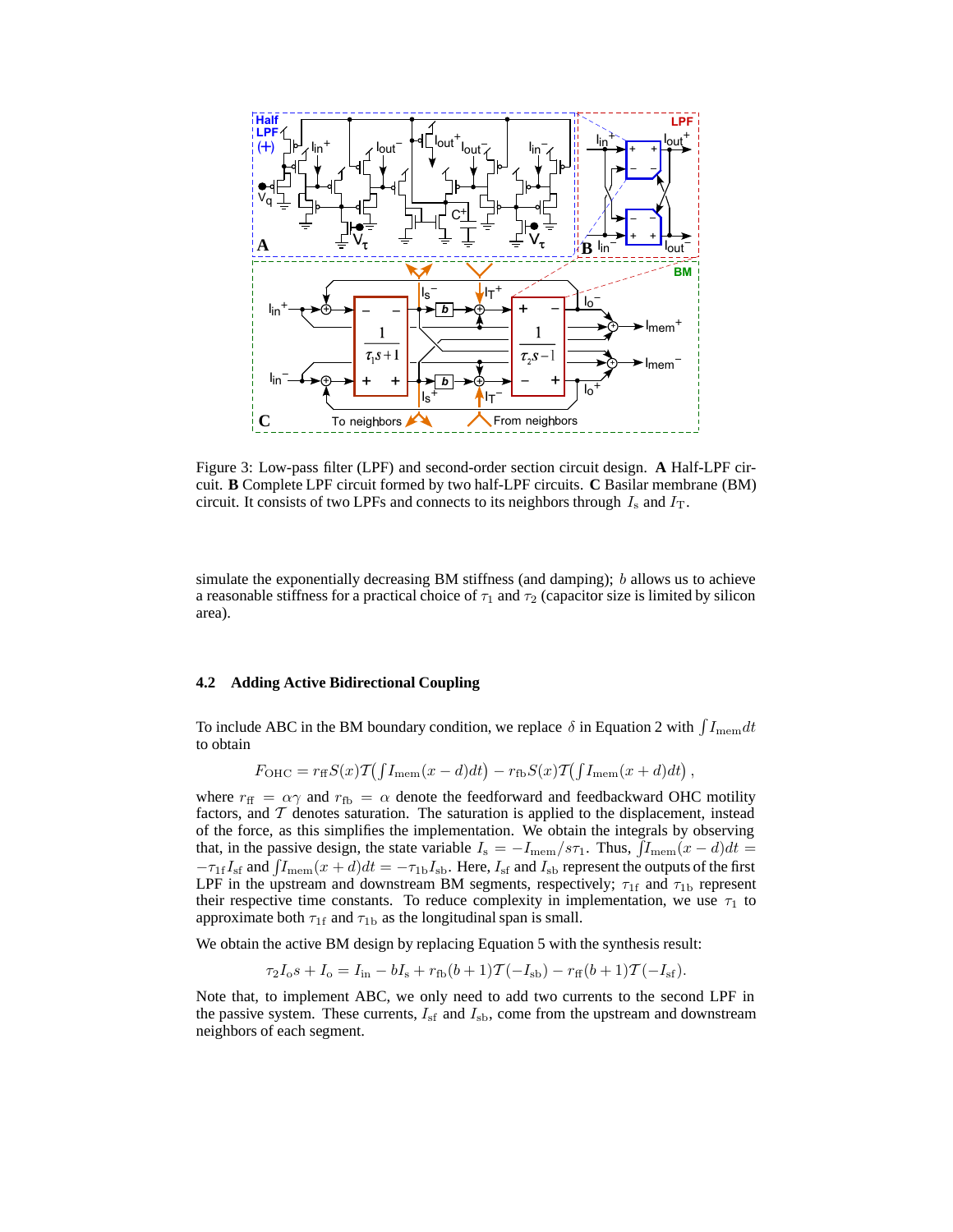

Figure 4: Cochlear chip. **A** Architecture: Two diffusive grids with embedded BM circuits model the cochlea. **B** Detail. BM circuits exchange currents with their neighbors.

#### **4.3 Class AB Log-domain Implementation**

We employ the log-domain filtering technique [11] to realize current-mode operation. In addition, following the approach proposed in [12], we implement the circuit in Class AB to increase dynamic range, reduce the effect of mismatch and lower power consumption. This differential signaling is inspired by the way the biological cochlea works—the vibration of BM is driven by the pressure difference across it.

Taking a bottom-up strategy, we start by designing a Class AB LPF, a building block for the BM circuit. It is described by

$$
\tau (I_{\rm out}^+ - I_{\rm out}^-)s + (I_{\rm out}^+ - I_{\rm out}^-) = I_{\rm in}^+ - I_{\rm in}^- \ \, {\rm and} \ \, \tau I_{\rm out}^+ I_{\rm out}^- s + I_{\rm out}^+ I_{\rm out}^- = I_{\rm q}^2,
$$

where  $I_q$  sets the geometric mean of the positive and negative components of the output current, and  $\tau$  sets the time constant.

Combining the common-mode constraint with the differential design equation yields the nodal equation for the positive path (the negative path has superscripts  $+$  and  $-$  swapped):

$$
\dot{C}\dot{V}_{\mathrm{out}}^+ = I_\tau \left((I_\mathrm{in}^+-I_\mathrm{in}^-) + (I_\mathrm{q}^2/I_\mathrm{out}^+-I_\mathrm{out}^+) \right)/(I_\mathrm{out}^++I_\mathrm{out}^-).
$$

This nodal equation suggests the half-LPF circuit shown in Figure 3A.  $V_{\text{out}}^{+}$ , the voltage on the positive capacitor  $(C^+)$ , gates a pMOS transistor to produce the corresponding current signal,  $I_{\text{out}}^+$  ( $V_{\text{out}}^-$  and  $I_{\text{out}}^-$  are similarly related). The bias  $V_q$  sets the quiescent current  $I_q$ while  $V_\tau$  determines the current  $I_\tau$ , which is related to the time constant by  $\tau = Cu_\text{T}/\kappa I_\tau$ ( $\kappa$  is the subthreshold slope coefficient and  $u<sub>T</sub>$  is the thermal voltage). Two of these subcircuits, connected in push–pull, form a complete LPF (Figure 3B).

The BM circuit is implemented using two LPFs interacting in accordance with the synthesized design equations (Figure 3C).  $I_{\text{mem}}$  is the combination of three currents,  $I_{\text{in}}$ ,  $I_{\text{s}}$ , and  $I_0$ . Each BM sends out  $I_s$  and receives  $I_T$ , a saturated version of its neighbor's  $I_s$ . The saturation is accomplished by a current-limiting transistor (see Figure 4B), which yields  $I_T = \mathcal{T}(I_s) = I_s I_{\text{sat}}/(I_s + I_{\text{sat}})$ , where  $I_{\text{sat}}$  is set by a bias voltage  $V_{\text{sat}}$ .

#### **4.4 Chip Architecture**

We fabricated a version of our cochlear chip architecture (Figure 4) with 360 BM circuits and two 4680-element fluid grids (360  $\times$  13). This chip occupies 10.9mm<sup>2</sup> of silicon area in  $0.25\mu$ m CMOS technology. Differential input signals are applied at the base while the two fluid grids are connected at the apex through a fluid element that represents the helicotrema.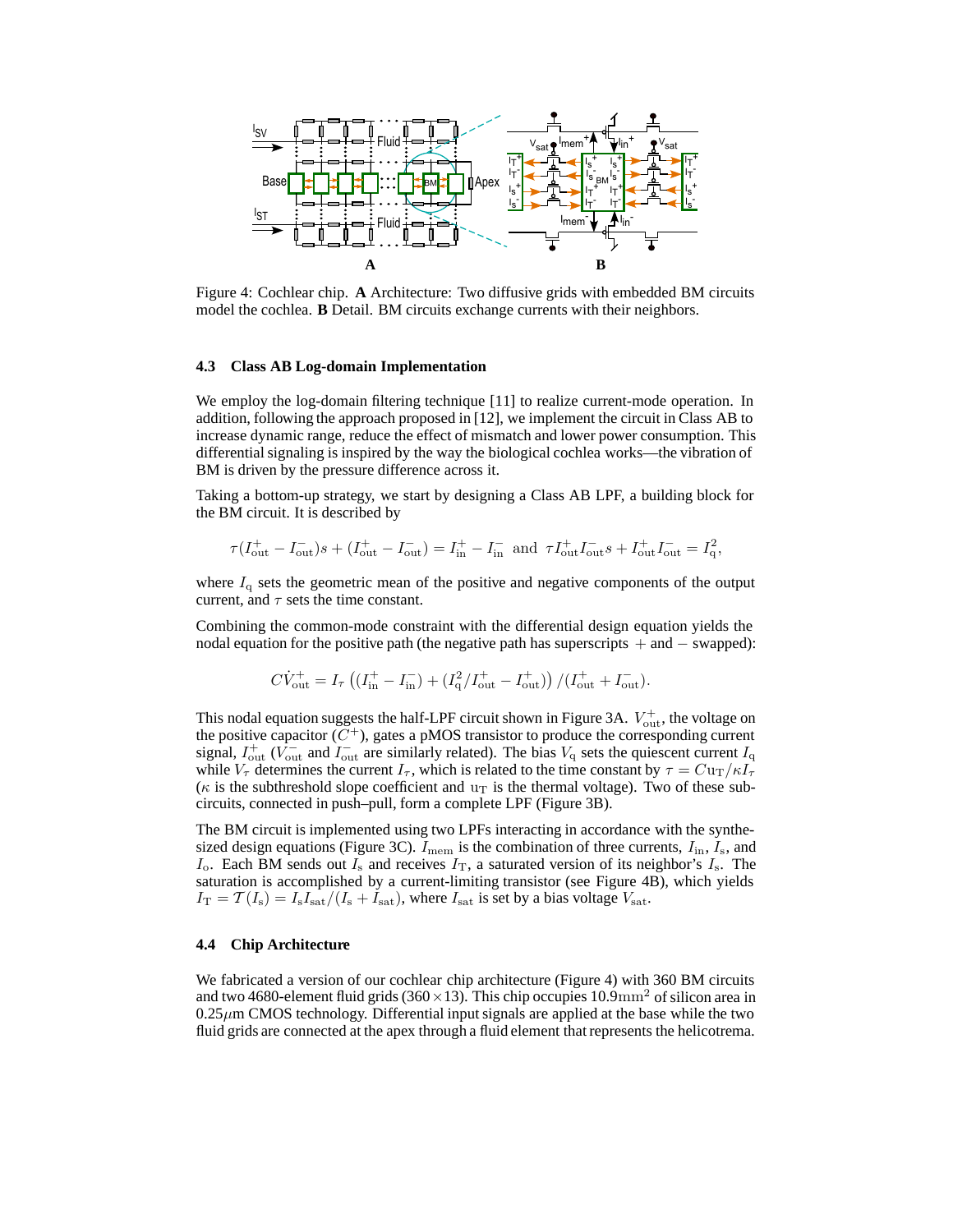## **5 Chip Measurements**

We carried out two measurements that demonstrate the desired amplification by ABC, and the compressive growth of BM responses due to saturation. To obtain sinusoidal current as the input to the BM subcircuits, we set the voltages applied at the base to be the logarithm of a half-wave rectified sinusoid.

We first investigated BM-velocity frequency responses at six linearly spaced cochlear positions (Figure 5). The frequency that maximally excites the first position (Stage 30), defined as its characteristic frequency (CF), is 12.1kHz. The remaining five CFs, from early to later stages, are 8.2k, 1.7k, 905, 366, and 218Hz, respectively. Phase accumulation at the CFs ranges from 0.56 to 2.67 $\pi$  radians, comparable to 1.67 $\pi$  radians in the mammalian cochlea [13].  $Q_{10}$  factor (the ratio of the CF to the bandwidth 10dB below the peak) ranges from 1.25 to 2.73, comparable to 2.55 at mid-sound intensity in biology (computed from [13]). The cutoff slope ranges from -20 to -54dB/octave, as compared to -85dB/octave in biology (computed from [13]).



Figure 5: Measured BM-velocity frequency responses at six locations. **A** Amplitude. **B** Phase. Dashed lines: Biological data (adapted from [13]). Dots mark peaks.

We then explored the longitudinal pattern of BM-velocity responses and the effect of ABC. Stimulating the chip using four different pure tones, we obtained responses in which a 4kHz input elicits a peak around Stage 85 while 500Hz sound travels all the way to Stage 178 and peaks there (Figure 6A). We varied the input voltage level and obtained frequency responses at Stage 100 (Figure 6B). Input voltage level increases linearly such that the current increases exponentially; the input current level (in dB) was estimated based on the measured  $\kappa$  for this chip. As expected, we observed linearly increasing responses at low frequencies in the logarithmic plot. In contrast, the responses around the CF increase less and become broader with increasing input level as saturation takes effect in that region (resembling a passive cochlea). We observed 24dB compression as compared to 27 to 47dB in biology [13]. At the highest intensities, compression also occurs at low frequencies.

These chip measurements demonstrate that inclusion of ABC, simply through coupling neighboring BM elements, transforms a passive cochlea into an active one. This active cochlear model's nonlinear responses are qualitatively comparable to physiological data.

# **6 Conclusions**

We presented an analog VLSI implementation of a 2D nonlinear cochlear model that utilizes a novel active mechanism, ABC, which we proposed to account for the cochlear amplifier. ABC was shown to pump energy into the traveling wave. Rather than detecting the wave's amplitude and implementing an automatic-gain-control loop, our biomorphic model accomplishes this simply by nonlinear interactions between adjacent neighbors. Im-